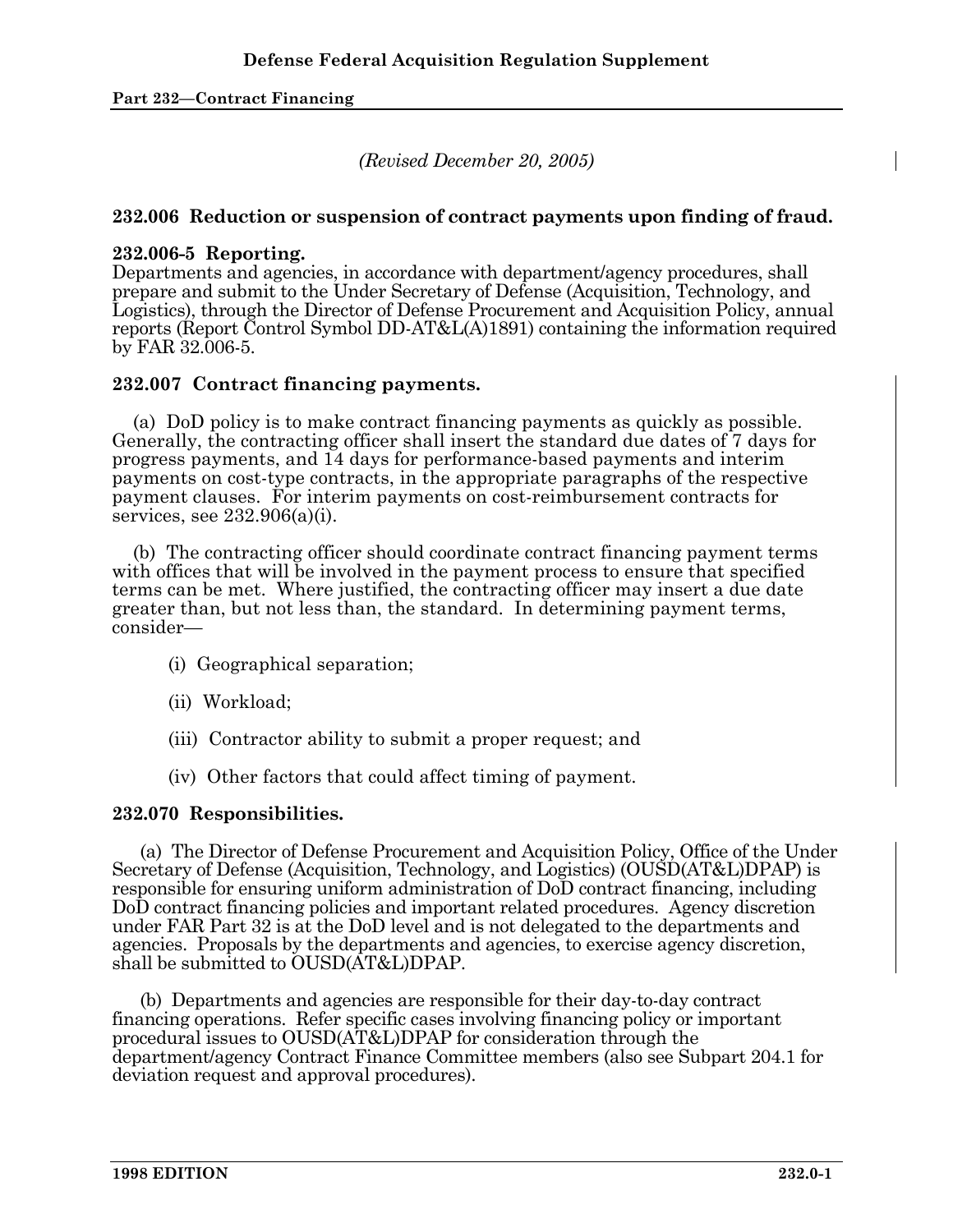(c) See PGI 232.070(c) for information on department/agency contract financing offices.

## **232.071 Reserved.**

## **232.072 Financial responsibility of contractors.**

Use the policies and procedures in this section in determining the financial capability of current or prospective contractors.

## **232.072-1 Required financial reviews.**

The contracting officer shall perform a financial review when the contracting officer does not otherwise have sufficient information to make a positive determination of financial responsibility. In addition, the contracting officer shall consider performing a financial review—

(a) Prior to award of a contract, when—

 (1) The contractor is on a list requiring preaward clearance or other special clearance before award;

 (2) The contractor is listed on the Consolidated List of Contractors Indebted to the Government (Hold-Up List), or is otherwise known to be indebted to the Government;

 (3) The contractor may receive Government assets such as contract financing payments or Government property;

(4) The contractor is experiencing performance difficulties on other work; or

(5) The contractor is a new company or a new supplier of the item.

(b) At periodic intervals after award of a contract, when—

 (1) Any of the conditions in paragraphs (a)(2) through (a)(5) of this subsection are applicable; or

 (2) There is any other reason to question the contractor's ability to finance performance and completion of the contract.

# **232.072-2 Appropriate information.**

 (a) The contracting officer shall obtain the type and depth of financial and other information that is required to establish a contractor's financial capability or disclose a contractor's financial condition. While the contracting officer should not request information that is not necessary for protection of the Government's interests, the contracting officer must insist upon obtaining the information that is necessary. The unwillingness or inability of a contractor to present reasonably requested information in a timely manner, especially information that a prudent business person would be expected to have and to use in the professional management of a business, may be a material fact in the determination of the contractor's responsibility and prospects for contract completion.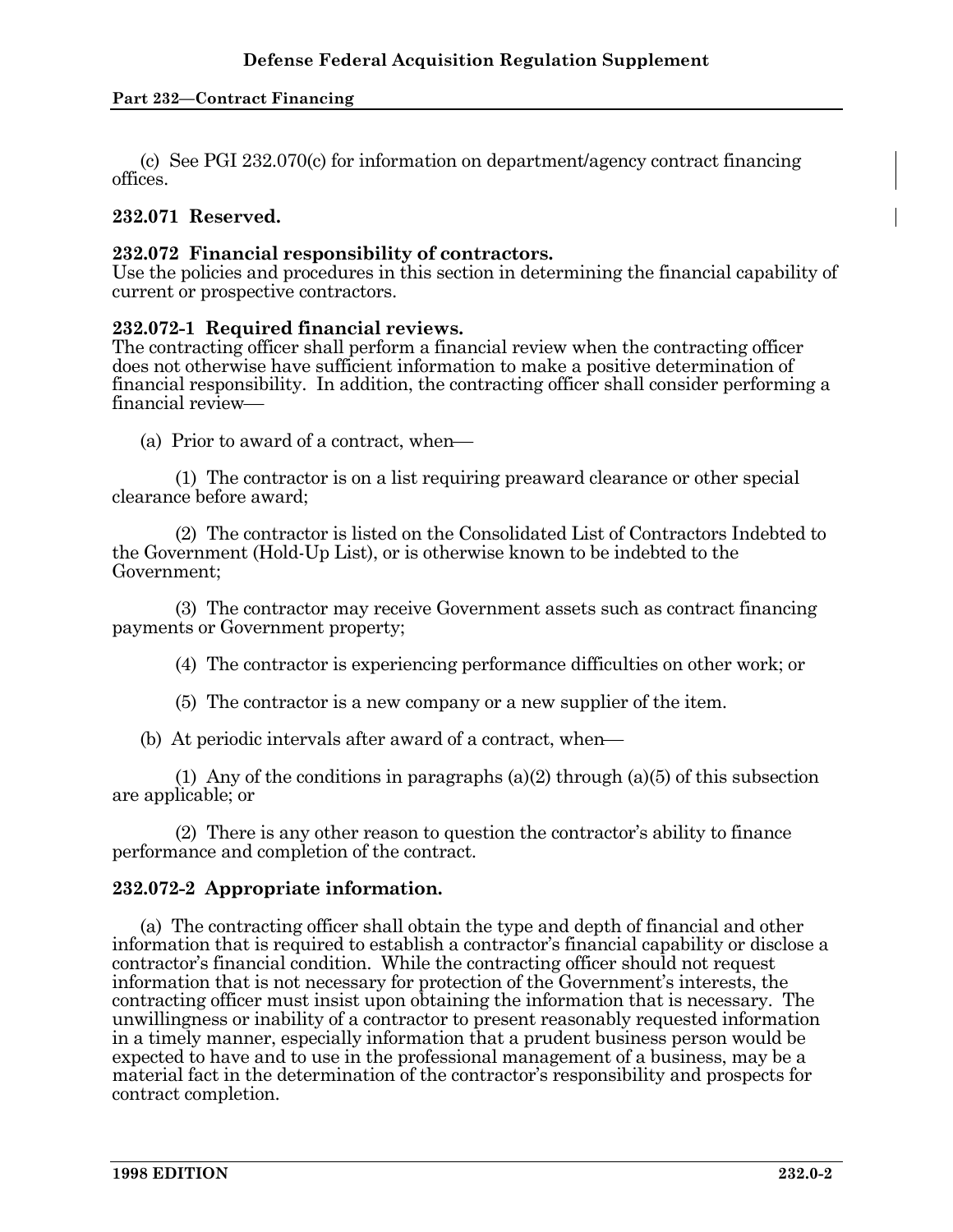(b) The contracting officer shall obtain the following information to the extent required to protect the Government's interest. In addition, if the contracting officer concludes that information not listed in paragraphs (b)(1) through (b)(10) of this subsection is required to comply with 232.072-1, that information should be requested. The information must be for the person(s) who are legally liable for contract performance. If the contractor is not a corporation, the contracting officer shall obtain the required information for each individual/joint venturer/partner:

 $(1)$  Balance sheet and income statement—

(i) For the current fiscal year (interim);

 (ii) For the most recent fiscal year and, preferably, for the 2 preceding fiscal years. These should be certified by an independent public accountant or by an appropriate officer of the firm; and

 (iii) Forecasted for each fiscal year for the remainder of the period of contract performance.

 (2) Summary history of the contractor and its principal managers, disclosing any previous insolvencies--corporate or personal, and describing its products or services.

 $(3)$  Statement of all affiliations disclosing—

(i) Material financial interests of the contractor;

- (ii) Material financial interests in the contractor;
- (iii) Material affiliations of owners, officers, directors, major stockholders;

#### and

 (iv) The major stockholders if the contractor is not a widely-traded, publiclyheld corporation.

 (4) Statement of all forms of compensation to each officer, manager, partner, joint venturer, or proprietor, as appropriate—

(i) Planned for the current year;

(ii) Paid during the past 2 years; and

(iii) Deferred to future periods.

 $(5)$  Business base and forecast that—

 (i) Shows, by significant markets, existing contracts and outstanding offers, including those under negotiation; and

(ii) Is reconcilable to indirect cost rate projections.

(6) Cash forecast for the duration of the contract (see 232.072-3).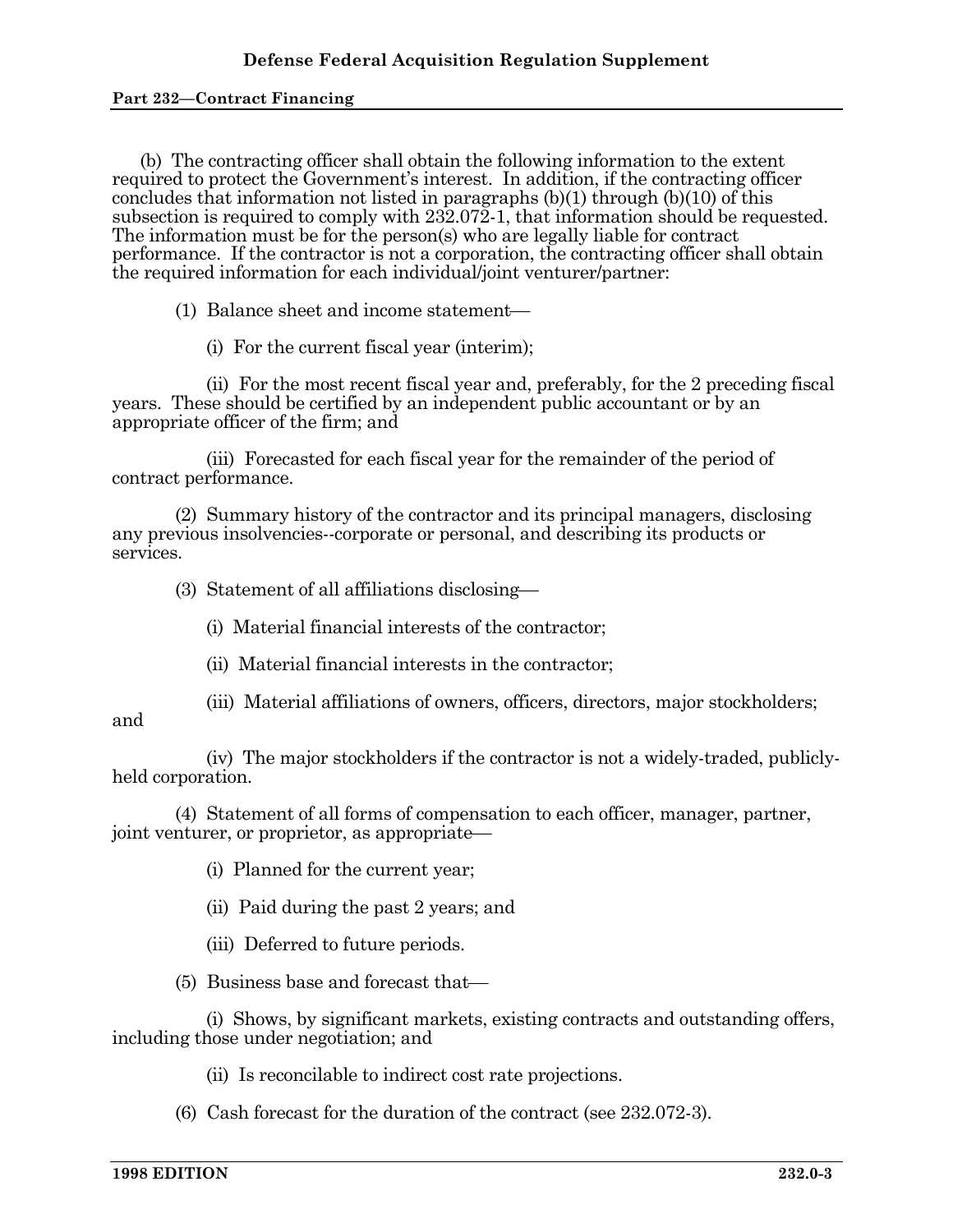$(7)$  Financing arrangement information that discloses—

(i) Availability of cash to finance contract performance;

(ii) Contractor's exposure to financial crisis from creditor's demands;

 (iii) Degree to which credit security provisions could conflict with Government title terms under contract financing;

 (iv) Clearly stated confirmations of credit with no unacceptable qualifications; and

 (v) Unambiguous written agreement by a creditor if credit arrangements include deferred trade payments or creditor subordinations/repayment suspensions.

 (8) Statement of all state, local, and Federal tax accounts, including special mandatory contributions, e.g., environmental superfund.

(9) Description and explanation of the financial effect of issues such as  $-$ 

 (i) Leases, deferred purchase arrangements, or patent or royalty arrangements;

(ii) Insurance, when relevant to the contract;

 (iii) Contemplated capital expenditures, changes in equity, or contractor debt load;

(iv) Pending claims either by or against the contractor;

 (v) Contingent liabilities such as guarantees, litigation, environmental, or product liabilities;

 (vi) Validity of accounts receivable and actual value of inventory, as assets; and

(vii) Status and aging of accounts payable.

 $(10)$  Significant ratios such as  $-$ 

- (i) Inventory to annual sales;
- (ii) Inventory to current assets;
- (iii) Liquid assets to current assets;
- (iv) Liquid assets to current liabilities;
- (v) Current assets to current liabilities; and
- (vi) Net worth to net debt.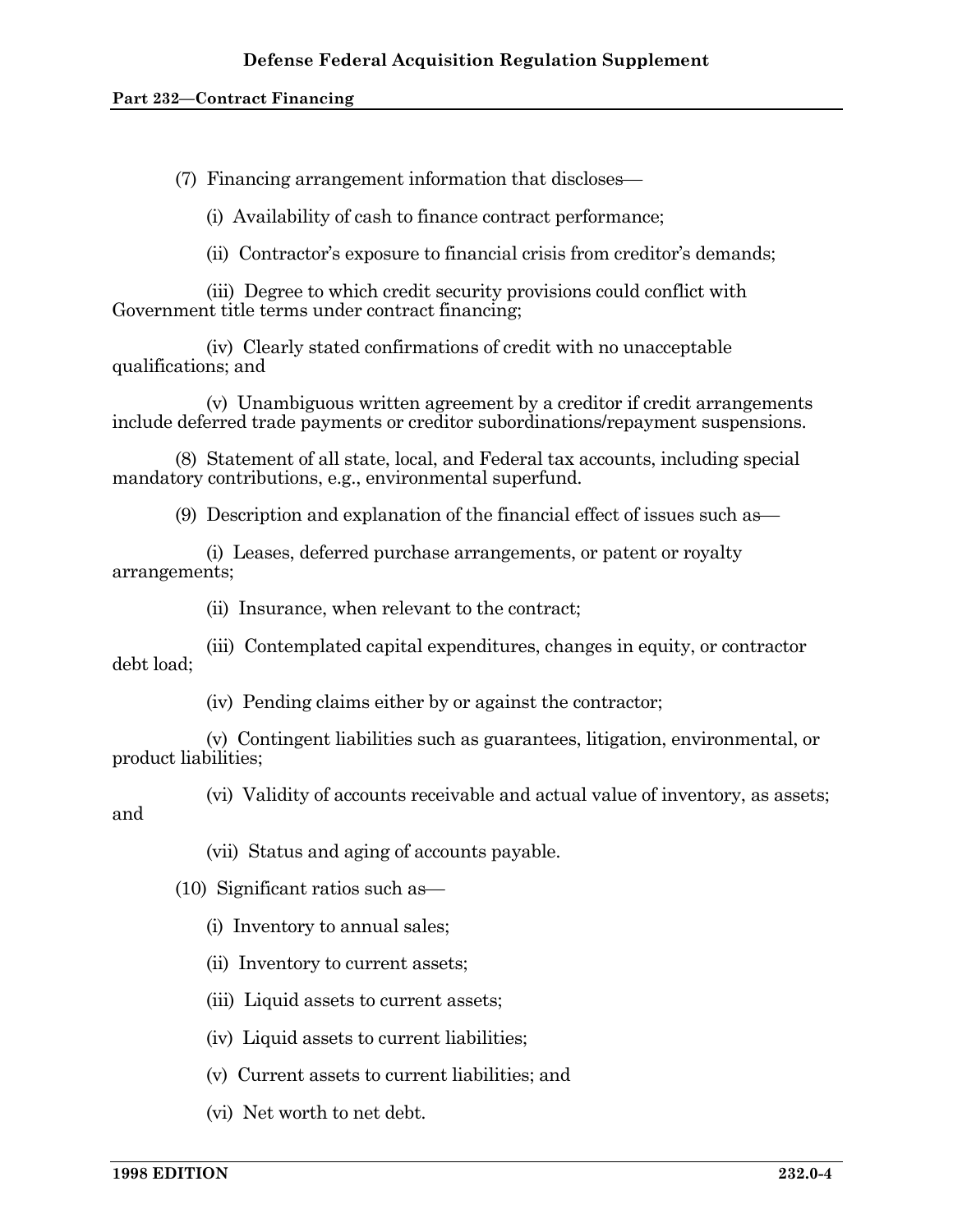## **232.072-3 Cash flow forecasts.**

 (a) A contractor must be able to sustain a sufficient cash flow to perform the contract. When there is doubt regarding the sufficiency of a contractor's cash flow, the contracting officer should require the contractor to submit a cash flow forecast covering the duration of the contract.

 (b) A contractor's inability or refusal to prepare and provide cash flow forecasts or to reconcile actual cash flow with previous forecasts is a strong indicator of serious managerial deficiencies or potential contract cost or performance problems.

 (c) Single or one-time cash flow forecasts are of limited forecasting power. As such, they should be limited to preaward survey situations. Reliability of cash flow forecasts can be established only by comparing a series of previous actual cash flows with the corresponding forecasts and examining the causes of any differences.

(d) Cash flow forecasts must— $\overline{\phantom{a}}$ 

 (1) Show the origin and use of all material amounts of cash within the entire business unit responsible for contract performance, period by period, for the length of the contract (or until the risk of a cash crisis ends); and

(2) Provide an audit trail to the data and assumptions used to prepare it.

 (e) Cash flow forecasts can be no more reliable than the assumptions on which they are based. Most important of these assumptions are—

 (1) Estimated amounts and timing of purchases and payments for materials, parts, components, subassemblies, and services;

 (2) Estimated amounts and timing of payments for purchase or production of capital assets, test facilities, and tooling;

 (3) Amounts and timing of fixed cash charges such as debt installments, interest, rentals, taxes, and indirect costs;

 (4) Estimated amounts and timing of payments for projected labor, both direct and indirect;

(5) Reasonableness of projected manufacturing and production schedules;

 (6) Estimated amounts and timing of billings to customers (including progress payments), and customer payments;

 (7) Estimated amounts and timing of cash receipts from lenders or other credit sources, and liquidation of loans; and

(8) Estimated amounts and timing of cash receipts from other sources.